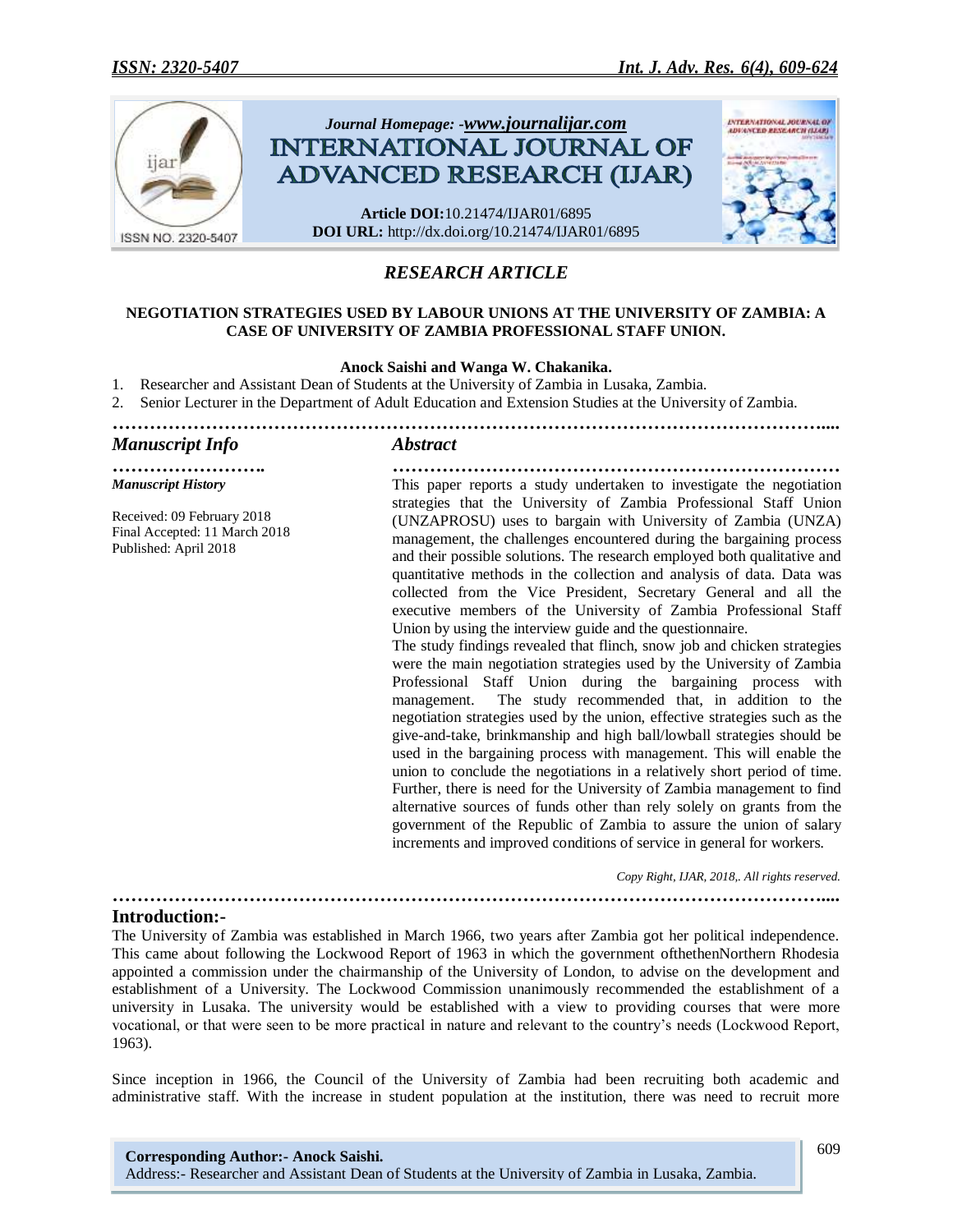academic members of staff and administrative staff. As the number of administrative staff increased, need arose to establish an association to represent or champion worker's interests and aspirations in the institution. Therefore, an association known as the University of Zambia Professional Staff Association was established in 1977. However, this association did not have the mandate like the one enjoyed by the trade unions and therefore, could not represent fully the administrative staff in various labour matters.

Consequently, the University of Zambia Professional Staff Association (UNZAPROSA) was transformed into a union called the University of Zambia Professional Staff Union (UNZAPROSU) in 2012 and this organisation has full mandate to represent administrative staff in all labour matters in the university. However, the union takes too long to reach collective agreements with UNZA management. This can partially be attributed to the use of ineffective negotiation skills by the union. Hence, the aim of thisstudywas to investigate the negotiation skills used by the union at UNZA.

#### **Statement Of The Problem:-**

In its bargaining process with management, the University of Zambia Professional Staff Union has been taking long to reach collective agreements. This could partially be attributed to the use of ineffective negotiation strategies in the bargaining process with management, which were not clearly known. This study, therefore, sought to investigate the negotiation strategies used by the union and the challenges encountered during the bargaining process with University of Zambia management.

#### **Purpose of the Study:-**

The study sought to identify the negotiation strategies used by the University of Zambia Professional Staff Union during the bargaining process with UNZA management.

#### **Main Objective:-**

The main objective of the study was to investigate the negotiation strategies used by UNZAPROSU during the bargaining process with management.

#### **Specific Objectives:-**

The specific objectives of the study were:

- 1. to identify the negotiation strategies used by UNZAPROSU during the bargaining process with UNZA management.
- 2. to assess the effectiveness of the negotiation strategies used by UNZAPROSU
- 3. to establish challenges encountered by the union during the bargaining process with management.
- 4. to suggest possible solutions to the challenges encountered during the bargaining process with management.

## **Main Research Question:-**

What are the main negotiation strategies used by UNZAPROSU during the bargaining process with management.

## **Specific Research Questions:-**

The following were the specific research questions of the study:

- 1. what are the main negotiation strategies used by UNZAPROSU during the bargaining process with management?
- 2. how effective are the negotiation strategies used by UNZAPROSU during the bargaining process?
- 3. what are some of the challenges encountered by the union during the bargaining process with management?
- 4. What are the possible solutions to the challenges encountered during the bargaining process with management?

## **Significance of the Study:-**

Through this study, UNZAPROSU will be made aware of their negotiation strategies and their deficiencies. This might help the union to use effective strategies during the bargaining process with management.

The study will also reveal some of the challenges encountered by the union during the bargaining process. Further, the findings may provide relevant information on the importance of using effective negotiation strategies in the bargaining process with management.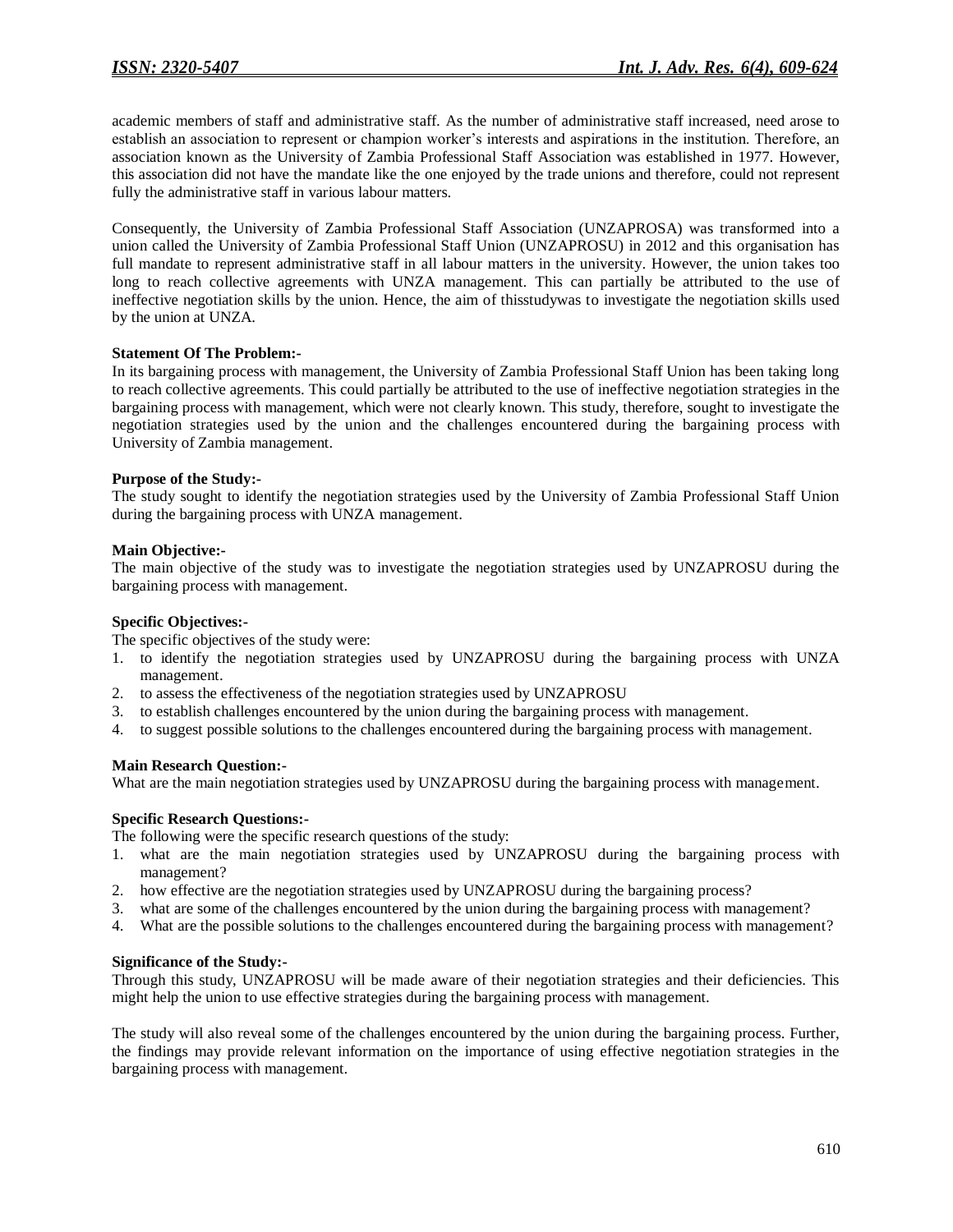The study may suggest effective negotiation strategies that can be employed by the negotiating team of UNZAPROSU. Furthermore, the findings of the study will add to the already existing fund of knowledge about the different negotiation strategies used by unions in various organisations.

## **Delimitation of the Study:-**

The study was conducted at the University of Zambia Great East Road Campus, situated on the southern side of the Great East Road about nine kilometres from town centre in Lusaka.

#### **Limitations of the Study:-**

Meredith et al (2003) state that limitations are factors which the researcher foresees as restrictions, problems and such other elements which might affect the objectivity and validity of the research findings. In this regard, the researcher had difficulties in getting back completed questionnaires from respondents who were usually too busy to complete them. Some respondents misplaced the questionnaires several times and were issued with others, which still were not completed in good time. However, as a way of responding to this limitation, the researchers exercised patience with the participants and kept replacing lost questionnaires until they were completed and collected.

The researchers encountered difficulties in interviewing the union president and his vice as they were constantly unavailable for the interview. After exercising patience for a long time, the union vice president made himself available and was interviewed. The president lost employment and as such he could not continue as president of the union. At the time of the research, the union had no president.

#### **Theoretical framework:-**

The purpose of this section is to define, explain and provide a framework for understanding the concepts used in this study. Therefore, the concepts of negotiation, negotiation strategies and bargaining process are defined and explained.

Steve (2011) defines negotiation as dialogue between two or more people or parties intended to reach an understanding, resolve points of difference, gain an advantage for an individual or collective, or craft outcomes to satisfy various interests. Negotiation occurs in business, non-profit organisations, government branches, legal proceedings, among nations and in personal situations such as marriage, divorce, parenting and everyday life. Professional negotiators are often specialised, such as union negotiators, peace negotiators, hostage negotiators, or may work under other titles such as diplomats, legislators or brokers.

The study on negotiation strategies used by Unions at the University of Zambia was modelled on the dual-concern model of conflict resolution which is a perspective that assumes individuals' preferred method of dealing with conflict based on two themes or dimensions namely, a concern for self (Assertiveness) and a concern for others (empathy) (Shell, 2006).

Based on this model, individuals balance the concern for personal needs and interest with the needs and interests of others. Shell (2006) identifies five styles or responses to negotiation process which can be used based on individuals' preferences depending on their pro-self or pro-social goals. These styles can change over time and individuals can have strong dispositions towards numerous styles.

- 1. Accommodating: this style involves individuals who enjoy solving other party's problems and preserving personal relationships. Accommodators are sensitive to the emotional states, body language and body signals of the other parties. They can, however, feel taken advantage of in situations when the other party places little emphasis on the relationship.
- 2. Avoiding: this style involves individuals who do not like to negotiate and do not even do it unless warranted. When negotiating, avoiders tend to defer and dodge the confrontational aspects of negotiating and consequently, they may be perceived as tactful and diplomatic.
- 3. Collaborating: here, individuals enjoy negotiations that involve solving tough problems in creative ways. Collaborators are good at using negotiations to understand the concerns and interests of the other parties. They can, however, create problems by transforming simple situations into complex ones.
- 4. Competing: this style involves individuals who enjoy negotiations because they present an opportunity to win something. Competitive negotiators have strong instincts for all aspects of negotiating and are often strategic. Because their style can dominate the bargaining process, competitive negotiators often neglect the importance of relationships.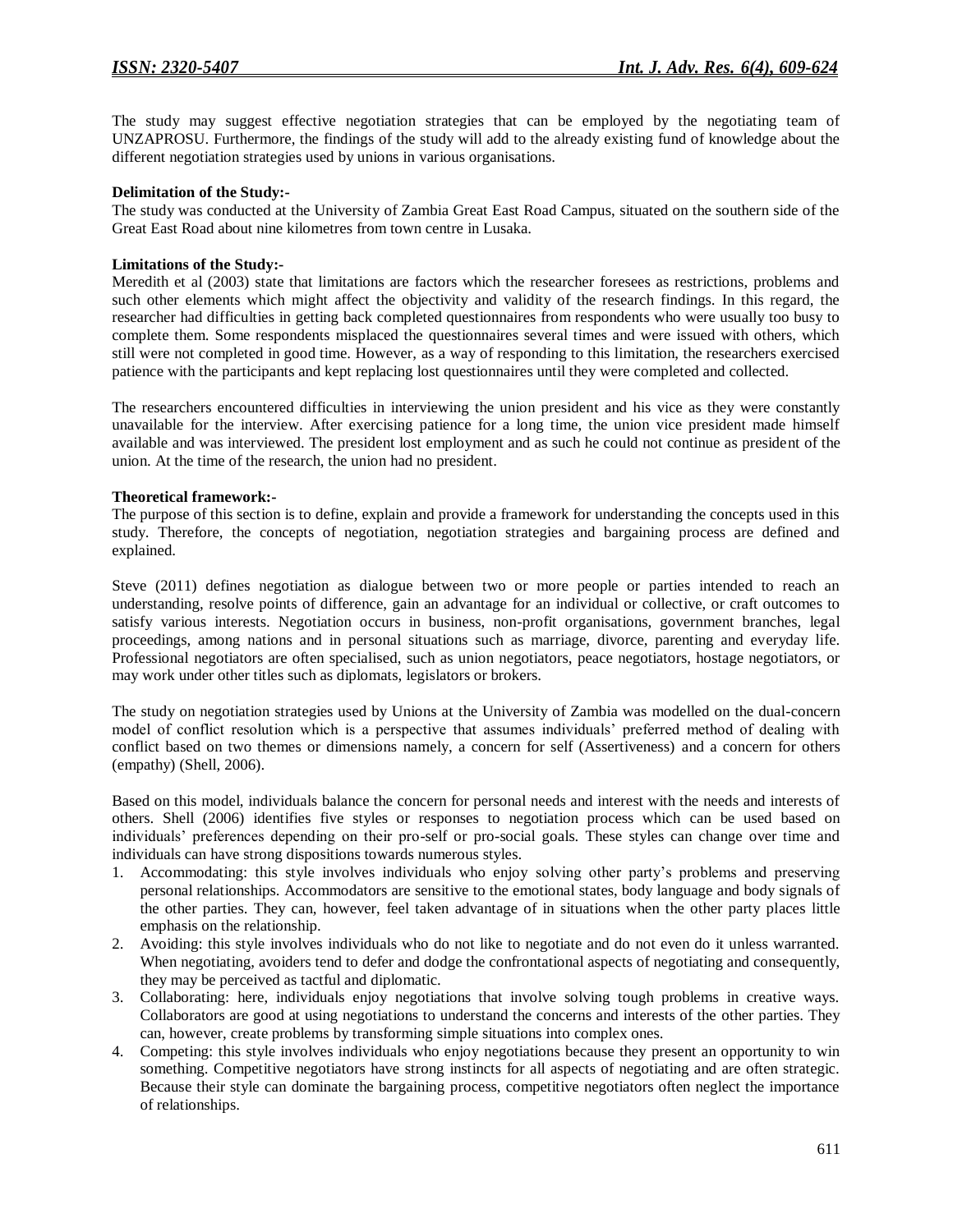5. Compromising: this style involves individuals who are eager to close the deal by doing what is fair and equal for all parties involved in the negotiation. Compromisers can be useful when there is limited time to complete the deal; however, compromisers often unnecessarily rush the negotiation process and make concessions too quickly.

It is observed that unions generally adopt one or two of the above negotiation styles in bargaining process with employers.

## **Negotiation Strategies:-**

Gregory (2009) mentions that negotiation can take a wide variety of forms, from a trained negotiator acting on behalf of a particular organisation or position in a formal setting, to an informal negotiation between friends. Negotiation can be contrasted with mediation where a neutral third party listens to each side's argument and attempts to help craft an agreement between the parties. It can also be compared with arbitration which resembles a legal proceeding. In arbitration, both sides make an argument as to the merits of their case and the arbitrator decides the outcome. This negotiation is sometimes referred to as positional or hard-bargaining negotiation.

Negotiation theorists who include Gregory (2009) and Minton et al (2001) generally have identified two major strategies which negotiators use in the bargaining process and these are Distributive negotiation and Integrative negotiation.

Distributive negotiation is also sometimes called positional or hard bargaining negotiation. It tends to approach negotiation on the model of haggling in a market. In this strategy, each side often adopts an extreme position, knowing too well that it will not be accepted and then employs a combination of guile, bluffing and brinkmanship in order to cede as little as possible before reaching a deal. Distributive bargainers conceive negotiations as a process of distributing a fixed amount of value (Gregory, 2009).

The term distributive implies that there is a finite amount of something being distributed or divided among the people involved. Sometimes this type of negotiation is referred to as the distribution of a "fixed pie". There is only so much to go round, but the proportion to be distributed is variable. Distributive negotiation is also sometimes called win-lose because of the assumption that one person's gain results in another person's loss. This strategy often involves people who have never had a previous interactive relationship, nor are they likely to do so again in the near future (Minton, 2001).

Integrative negotiation is also sometimes referred to as interest-based or principled negotiation. It is a set of techniques that attempts to improve the quality and likelihood of negotiated agreement by providing an alternative to traditional distributive negotiation techniques. While distributive negotiation assumes that there is a fixed amount of value to be divided between the parties, integrative negotiation often attempts to create value in the course of the negotiation. It focuses on the underlying interests of the parties rather than their arbitrary starting positions, approaches negotiation as a shared problem rather than a personalised battle, and insists upon adherence to objective, principled criteria as the basis for agreement. Integrative negotiation often involves a higher degree of trust and the forming of relationships. It can also involve creative problem-solving that aims to achieve mutual gains. Therefore, it is also called win-win negotiation (Gregory, 2009).

#### **Strategies used in negotiation:-**

Strategies are always an important part of the negotiating process. Strategies are more effective in the negotiation process when used correctly taking into consideration the prevailing situation. More often than not, strategies are subtle, difficult to identify and used for multiple purposes. Strategies are more frequently used in distributive negotiations and the focus is to take as much value off the table as possible. Many negotiation strategies exist and the commonly used ones are highlighted by Minton et al (2001), Steve (2011) and Goldman (1991) as shown below.

#### **Brinkmanship:-**

This strategy involves one party aggressively pursuing a set of terms to the point where the other negotiating party must either agree or walk away. Brinkmanship is a type of "hard nut" approach to bargaining in which one party pushes the other to the "brink" or edge of what that party is willing to accommodate. Successful brinkmanship convinces the other party that they have no choice but to accept the offer and there is no acceptable alternative to the proposed agreement.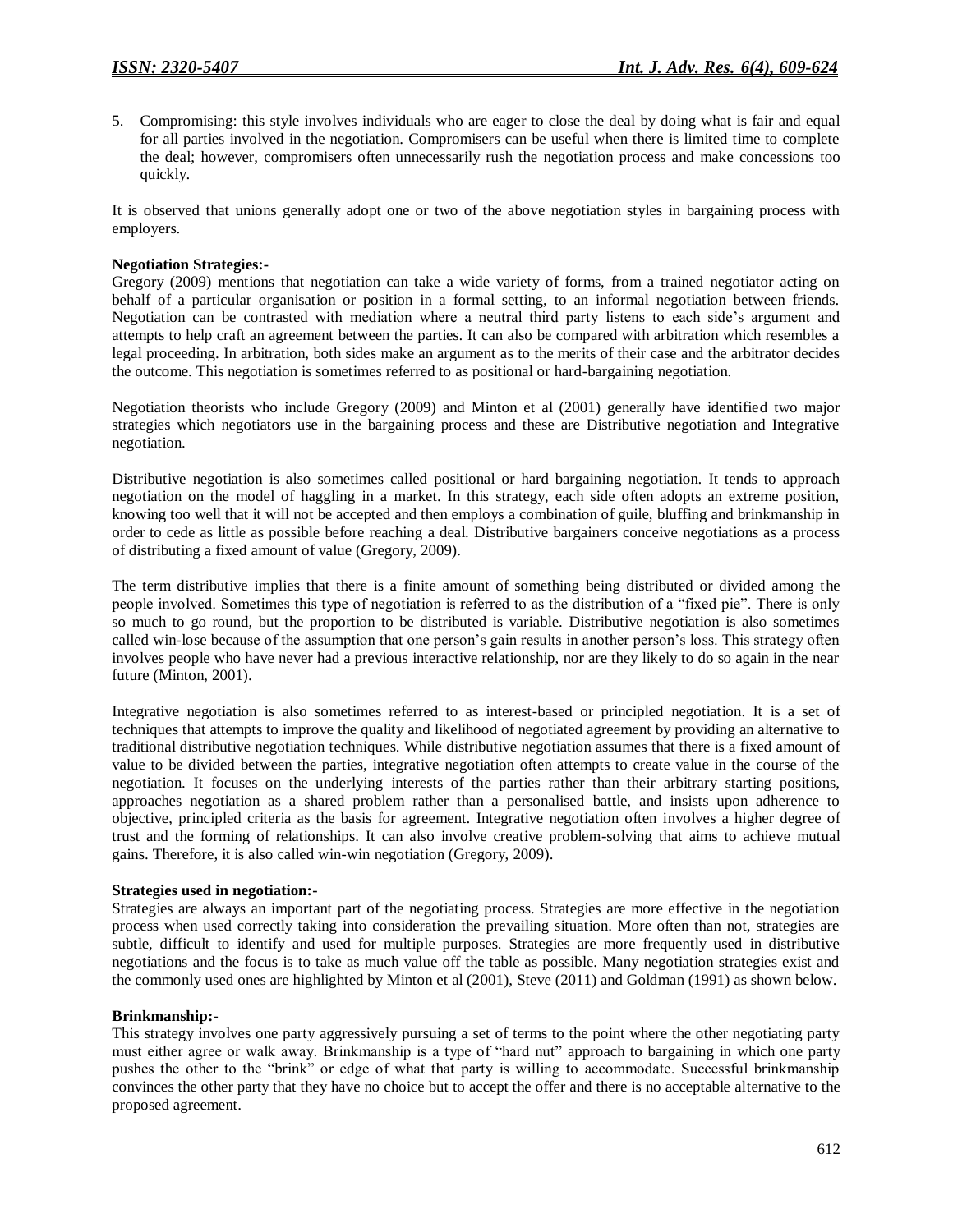- 1. **Bogey:-** Negotiators use the bogey strategy to pretend that an issue of little or no importance to them is very important. Then, as the negotiation proceeds, the issue is traded for a major concession of actual importance.
- 2. **Chicken:-** Here, negotiators propose extreme measures, often bluffs, to force the other party to chicken out and give them what they want. This tactic can be dangerous when parties are unwilling to back down and go through with the extreme measures.
- 3. **Deadlines**: This strategy involves one party giving another a deadline to force them to make a decision. This method uses time to apply pressure on the other party. The deadlines given can be actual or artificial.
- 4. **Flinch**: Flinching is showing a strong negative physical reaction to a proposal. Common examples of flinching are gasping for air, or a visible expression of surprise or shock. The flinch can be done consciously or unconsciously. The flinch sends a signal to the opposite party to think that the offer or proposal is absurd hoping that the other party will lower their aspirations. This strategy is premised on the fact that seeing a physical reaction is more believable than hearing someone saying, "I am shocked".
- 5. **Good Guy/Bad Guy**: The good guy/bad guy approach is typically used in team negotiations where one member of the team makes extreme or unreasonable demands, and the others offer a more rational demand. This tactic is named after a police interrogation technique often portrayed in the media. The good guy will appear more reasonable and understanding and therefore, easier to work with. In essence, it is using the law of relativity to attract cooperation. The good guy will appear more agreeable relative to the bad guy. This strategy is easy to spot because of its frequent use.
- 6. **High ball/low ball**: This is where, depending on whether selling or buying, sellers or buyers use a ridiculously high or ridiculously low opening offer that cannot be achieved. The theory is that the extreme offer will cause the other party to re-evaluate his or her opening offer and move close to the resistance point (Minton 2001). The other feature of this tactic is that the person giving extreme demands appears more flexible to make concessions towards a more reasonable outcome. The only disadvantage of this method is that the opposite party may think negotiating is a waste of time.
- 7. **Nibble**: Nibbling is asking for proportionally small concessions that have not been discussed previously just before closing the deal. This tactic takes advantage of the other party's desire to close by adding "just one more thing".
- 8. **Snow Job**: Here, negotiators overwhelm the other party with so much information that he or she has difficulty determining which facts are important, and which facts are diversions. Negotiators may also use technical language or jargon to mask a simple answer to a question asked by a non-expert.

The strategies discussed above are employed by many negotiators including Trade Unions to negotiate successfully for better conditions of service for their members in different workplaces or organisations.

## **Methodology:-**

## **Research Design:-**

Orodho (2003) defines research design as a guide to the researcher in collecting, analyzing and interpreting observed facts. In the same vein, Gerring (2005:131) defines a case study as a research strategy, an empirical inquiry aimed at investigating a phenomenon within its natural context. An important characteristic of a case study is that it uses multiple data-gathering techniques to study a single phenomenon.

This study used a Case Study design. This was because the study involved collecting information from a relatively smaller number of cases using questionnaires and interview guide. Because of the smaller number of cases, a Case Study generally involved some qualitative analysis.

Within this design, both qualitative and quantitative methods were integrated in order to allow the researcher to triangulate the data that was collected. This is supported by Cohen et al (1994) who intimate that the use of both qualitative and quantitative approaches in research enables the researcher to cross check research findings. It is envisaged that a combination of these research designs helps to explain fully the richness and the complexity of a given phenomenon by studying it from more than one viewpoint.

#### **Population:-**

The term population refers to a particular set of items, objects, phenomena, or people being analyzed. Similarly, Nachmias and Nachmias (1981) define population as the aggregate of all cases that conform to some designate set of specifications while a sample is defined as a subset of the entire population.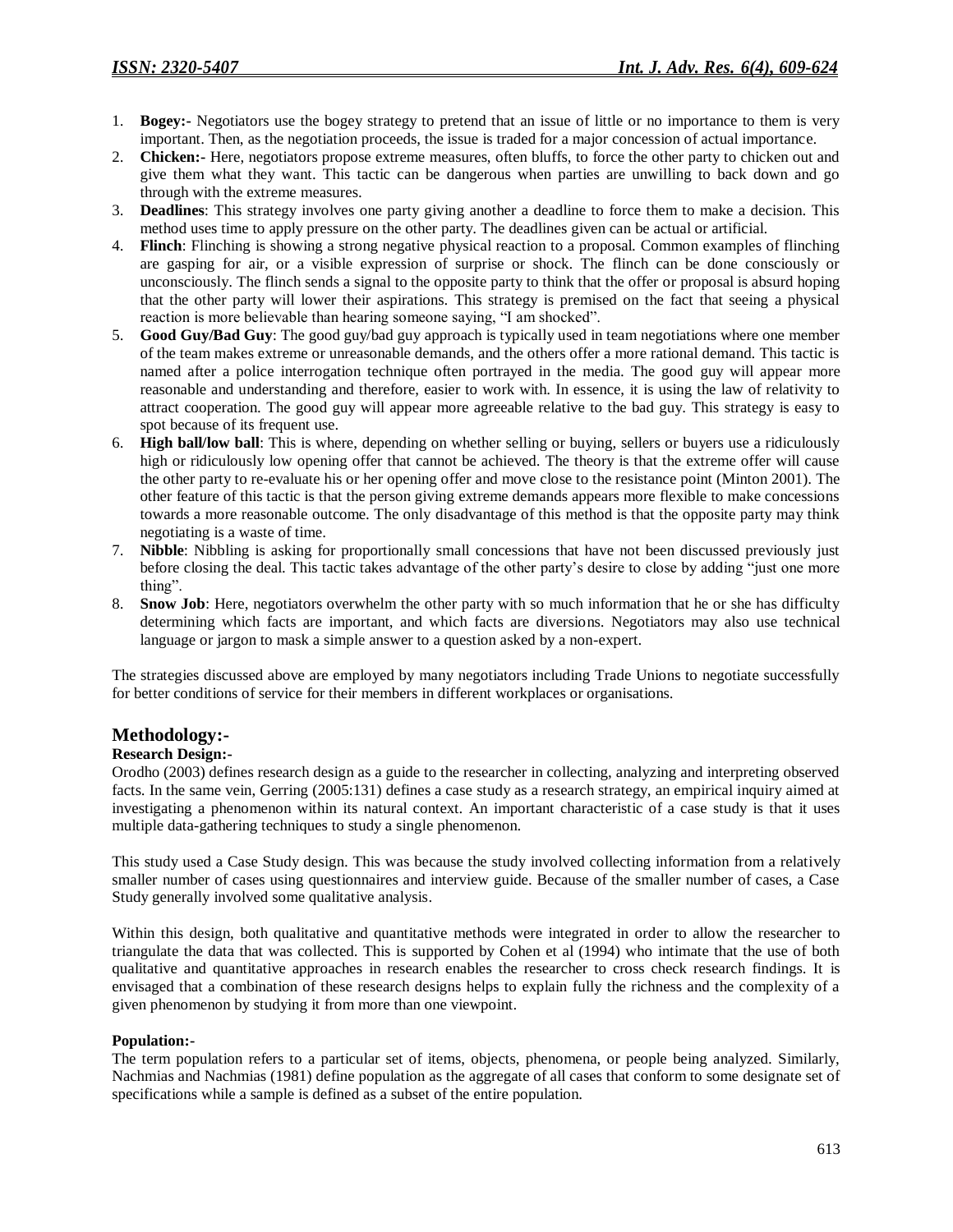The population of this study included all executive members of the University of Zambia Professional Staff Union (UNZAPROSU) who were directly involved in the bargaining process with management. The views of the executive members were thus essential to the outcome of the study.

## **Sample and Sampling Techniques:-**

#### **Sample:-**

According to Orodho and Kombo (2002), a sample is a subset of the entire population selected for observation and analysis. This is in support of Merriam and Simpson (1984) who define a sample as a strategically and systematically identified group of people or events that meet the criteria of representativeness for a particular study. The sample population for this study was 11 respondents who were all members of the executive Committee of UNZAPROSU. The sample comprised the President of the Union, the Vice President, General Secretary, Treasurer and his vice, trustees and all other members of the Committee.

#### **Sampling technique:-**

Sampling is a procedure that a researcher uses to gather people, places or things to study (people in this study). Davis (1980) defines sampling as the way of selecting the units in different areas.

In order to select the sample, purposive sampling technique was employed. This was because all the executive members of the union were a rich source of information for the study. Saunders (2003) defines purposive sampling as a non-probability sampling technique in which the researcher's judgement is used to choose some appropriate characteristics required of the sample members. Therefore, all the eleven (11) respondents were selected purposively.

#### **Research Instruments:-**

#### **Semi-structured Questionnaire:-**

The study used a semi-structured questionnaire and interview guide to collect data. The closed and open ended questions in a semi-structured questionnaire enabled gathering of both quantitative and qualitative data. Burns (2000) describes a questionnaire as a written document comprising questions seeking answers on a particular subject. It may also comprise other prompts for the purpose of gathering in-depth information from the respondents.

#### **Data Collection Procedure:-**

Data collection refers to the process of finding information for the research problem. It may involve conducting an interview, administering a questionnaire or conducting a focused group discussion or observing what is going on among the subjects of the study (Burns, 2000). Different studies demand different ways of entering the field in order to gather data. In this study, the researchers made an appointment to interview the UNZAPROSU Vice President and the Secretary General in their offices. When the time came, they were interviewed individually to gather in-depth information about the negotiation strategies they used in the bargaining process with management.

The researchers approached and administered questionnaires to the other members of the executive committee of UNZAPROSU. The members were approached individually in their respective departments at the University of Zambia. The respondents were given one to two days to respond to the questions raised in the questionnaire.

## **Data Analysis:-**

Data analysis entails categorizing, summarizing and ordering data sets and describing them in meaningful terms. There are many data analysis methods that are used in research. Currently, research studies generally use either narrative or statistical strategies or both. However, the type of data analysis method used is heavily dependent on the research design and the method by which the data is collected or measured (Moore and McCabee, 1989).

Cohen et al (1994) state that qualitative data analysis is a four step process that involves; identifying the main themes, assigning codes to these themes, classifying responses under the main themes and integrating themes and responses into the text of the report. Themes are patterns across data sets that are important to the description of a phenomenon and are associated with a specific research question. The themes become the categories for analysis (Saldana, 2009). Therefore, in this study, qualitative data was analyzed by coding and classifying the themes that emerge from the responses. With regard to data collected quantitatively, its analysis was done using Statistical Package for Social Sciences (SPSS). SPSS is a software package used for statistical analysis in social sciences. To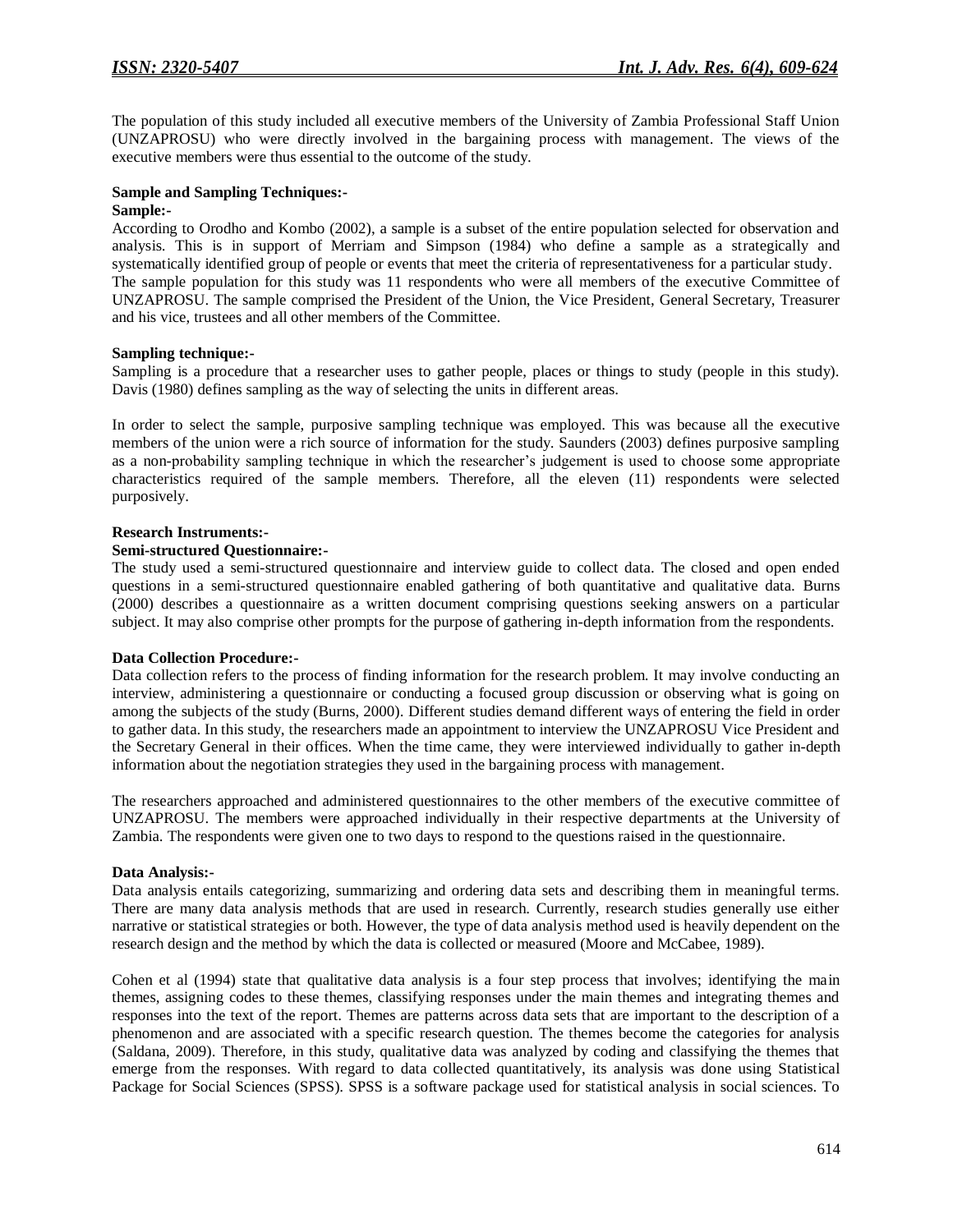use this package, the quantitative data, in form of numeric variables, is entered and computed accordingly to produce percentages.

## **Ethical consideration:-**

Ethics are a set of standards that guide researchers on how they should interact with the researched and how research problems could be conceived and formulated. The standards include how data-gathering instruments are constructed and how data is collected, analysed and interpreted, and how reports could be written and findings disseminated in ways that are sensitive and inclusive of the values and realities of the researched (Chilisa and Preece, 2005).

Cooper and Schindler (1997) explain that research ethics are norms and standards of behaviour that guide moral choices about our behaviour and our relationships with others. Furthermore, research demands ethical behaviour from its participants. In general, research must be designed so that a respondent does not suffer physical harm, discomfort, pain, embarrassment or loss of privacy. Before undertaking this study, consent was sought from all participants that took part in the research. This consent was sought in person from the respondents on their willingness to take part in the study. It was made clear to the participants that the information provided would be used to write a research paper that would shed light on the use of effective negotiation strategies to reach collective agreements in the shortest possible time. Respondents were not asked to reveal their names and their participation was voluntary. They were at liberty to withdraw from the research at any time when need arose.

Thus, ethical issues are concerned with privacy, confidentiality, harm, deception and informed consent. Before conducting the study, the researched were provided with information about the study, its purpose, how it would be carried out, its duration and benefits to the participants

#### **Findings:-**

This section presents the findings of the study on negotiation strategies used by UNZAPROSU during the bargaining process with UNZA management.

#### **Findings from Executive members and trustees:-**

The total number of respondents presented in this section is 09.

This section is based on the first research question which aimed at finding out the negotiation strategies used by UNZAPROSU during the bargaining process with management and period taken to reach collective agreement. The respondents were asked to state the period taken to reach collective agreement.

It was established that seven respondents mentioned that the period taken to reach collective agreements was about six months. Two respondents stated that it took about four months to reach a collective agreement. Therefore, majority respondents stated that it took long (about six months) to reach collective agreement.

Respondents were also asked to indicate the negotiation strategies used by the union during the bargaining process with management. The responses to this question were as follows:

#### **Nibble Strategy:-**

Seven respondents indicated that Nibble strategy was not used in the bargaining process. Two respondents stated that Nibble strategy was used in the bargaining process with management. Therefore, majority respondents stated that Nibble strategy was not used by the union executive during the bargaining process with UNZA management.

#### **Snow Job**

Eight respondents indicated that Snow Job strategy was used by the union during the bargaining process with management. One respondent mentioned that Snow Job strategy was not used by the union to bargain with management. Therefore, this study established that Snow Job strategy was used by the union to bargain with management.

## **Flinch Strategy:-**

Six respondents stated that Flinch strategy was used by the union during the bargaining process with management while three respondents said they had not used this strategy. Therefore, it was established that Flinch strategy was used by the union to bargain with management.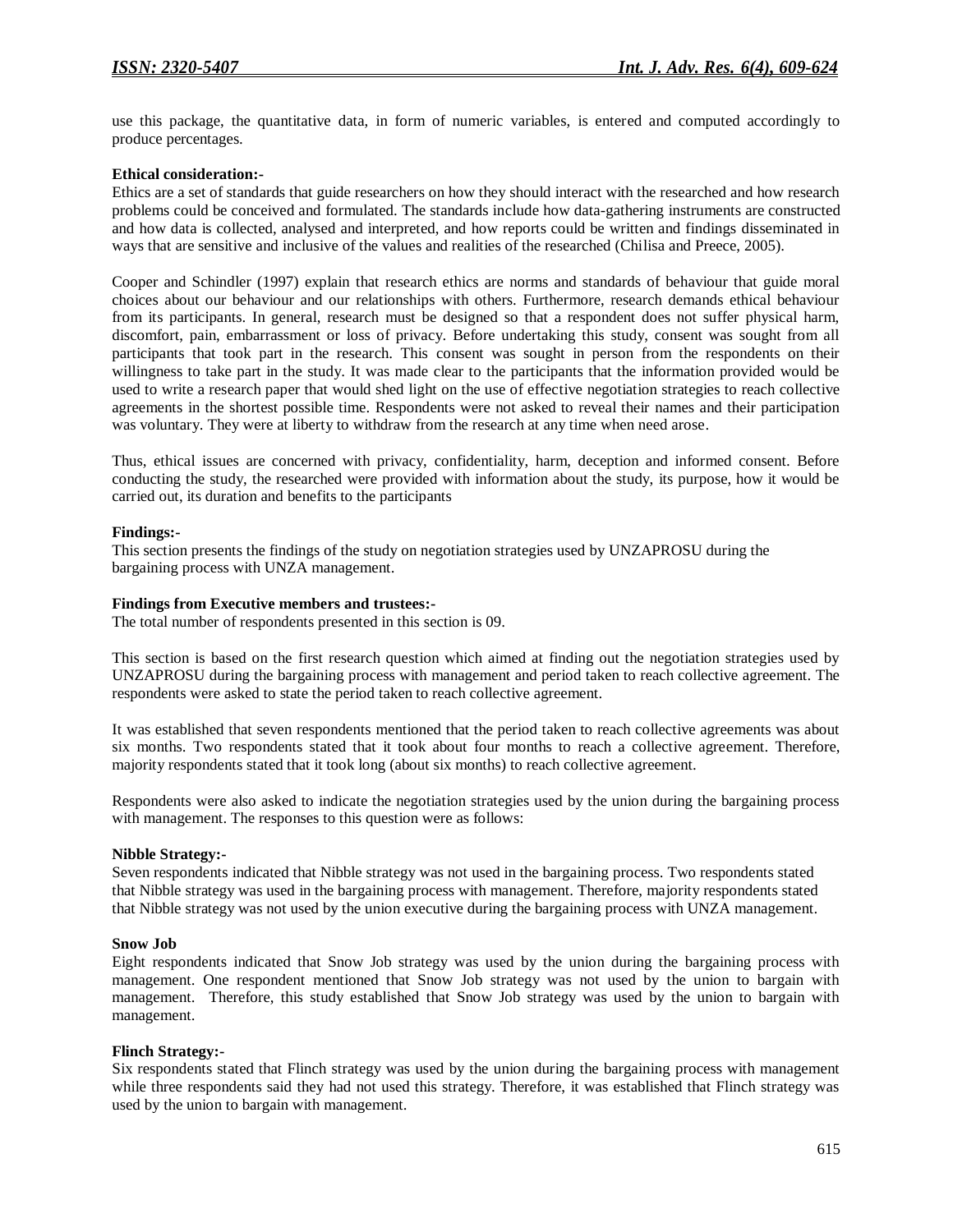## **Chicken Strategy:-**

The study revealed that eight respondents indicated that they had used Chicken strategy during the bargaining process with management while one respondent stated that the union had not used chicken strategy to bargain with management. This study, therefore, established that Chicken strategy was used by the union to bargain with management.

#### **Deadline Strategy:-**

It was noted that five respondents indicated that Deadline strategy was not used during the bargaining process with management. Four respondentssaid that the union had used Deadline strategy to bargain with management. This study concluded that Deadline strategy was not used to bargain with management.

### **Brinkmanship Strategy:-**

Five respondents indicated that Brinkmanship strategy was not used by the union to bargain with management. On the other hand, four respondents stated that Brinkmanship strategy was used by the union in the bargaining process with management. Therefore, this study established that Brinkmanship strategy was not used during the bargaining process with management.

#### **High Ball/Low Ball Strategy:-**

The findings show that five respondents stated that High Ball/Low Ball strategy was not used by the union to bargain with management while four respondents indicated that this strategy was used. Therefore, majority respondents mentioned that High Ball/Low Ball strategy was not used at all by the union in the bargaining process with management.

The participants were further asked to state the effectiveness of the strategies used by the union during the bargaining process with UNZA management. In this study, effectiveness of the negotiation strategies was measured by the time taken to conclude the negotiations with management. The strategies that took long to reach an agreement were considered to be ineffective as compared to those that took a short period of time. The responses obtained to the question above are presented below.

Seven respondents said the negotiation strategies used by the union during the bargaining process were effective. On the contrary, two respondents expressed the view that the negotiation strategies used were not effective.

An open ended follow-up question was asked to find out the reasons for those who indicated that the strategies used in the bargaining process were effective. The respondents felt that the strategies used were effective as they achieved the goals and objectives set before commencing the bargaining process. They stated that the strategies produced desired outcomes of win-win situation with management. On the other hand, other respondents said that the strategies employed did prolong the bargaining process because they were not effective. Some felt that the longer it took to conclude the negotiations, the less effective the strategies were, while others did not share this viewpoint. This section presents findings based on the third research question which aimed at determining the challenges encountered by the union during the bargaining process with management.

An open-ended question was asked to state the challenges encountered by the union during the bargaining process with management. Respondents stated that dialogue between management and the union was not smooth because both parties took deliberate positions to protect their interests and usually no party was willing to listen to the other. As a consequence, the bargaining process took long to end. Some respondents mentioned that it was a challenge to convince management on some issues because funding to the university by the government was not adequate. The other challenge was that the union usually received pressure from the other two unions in the institution because the unions were expected to make similar demands to management. It was also stated that management called the union for negotiations at short notice and this posed a challenge as they needed to prepare before the bargaining process. This section presents findings based on the fourth research question. It aimed at finding possible solutions to the challenges encountered during the bargaining process with management.

Respondents were asked to state, in their opinion, how the challenges mentioned above could be resolved.

Majority respondents stated that, to resolve the challenge of inadequate funding, the government of the Republic of Zambia, through the Ministry of Education, Science, Vocational Training and Early Education, should adequately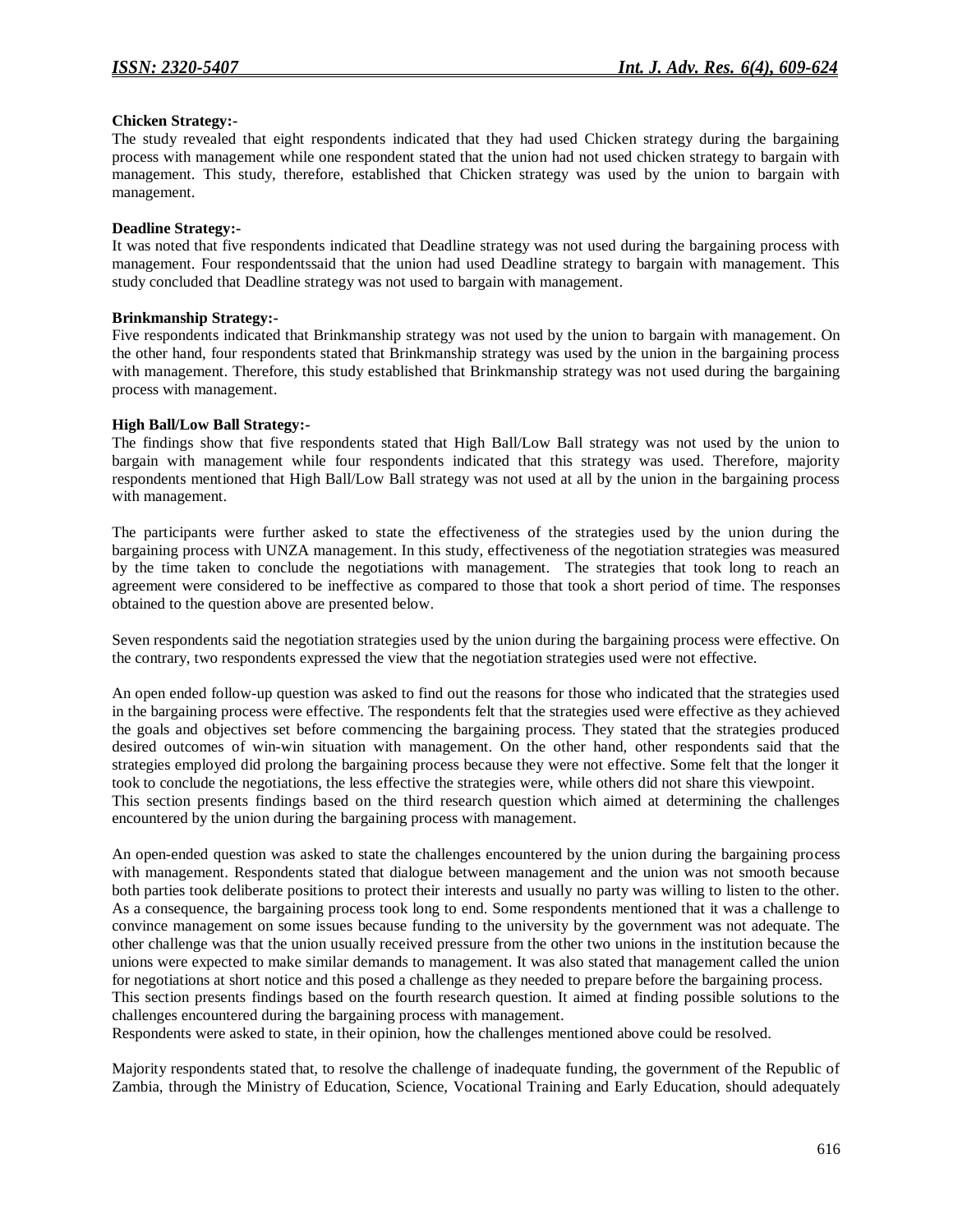fund the University of Zambia to enable it carry out its functions smoothly. Further, the respondents said that UNZA management should not divert the funds meant for workers to other activities.

In the same vein, some respondents felt that both parties should seriously put a worker at their heart and consider him to be a human being who should work under good conditions of service. Other respondents said that management should advocate for an integrative bargaining process which involves expanding the pie other than preferring the distributive bargaining approach which advocates for dividing up a fixed pie.

The respondents stated that there was need for the University of Zambia Professional Staff Union executive to be trained in unionism including how to handle the bargaining process with management. One trustee said "*there is, in fact, need to train all the members about unionism to equip them to take up leadership roles in the union in the future"*. Further, the other respondents felt that all the workers including union leaders should have same conditions of service to avoid a situation of having workers on permanent conditions of service and others on contract. In addition, both parties should exercise a give- and- take stance towards the demands presented to the bargaining unit. The next section presents the findings from the Vice President and the Secretary General of UNZAPROSU.

#### **Findings from the vice president and the secretary general:-**

The Vice President and Secretary General of UNZAPROSU were interviewed individually on negotiation strategies used by the union during the bargaining process with University of Zambia management. Below were the findings.

#### **Negotiation strategies used during the bargaining process with management:-**

When asked to mention some negotiation strategies they knew, they could not mention them by name but attempted to explain the strategies they employed during the bargaining process with management. The vice president stated that a negotiation strategy "*is where a party overwhelms another party with so much information ... to make it difficult to follow and determine which facts are important and which ones are not"*. This strategy usually took long to reach collective agreements. He further mentioned that "t*he other strategy is where you indicate or show a negative physical reaction to a suggestion or proposal hoping that others will change the offer".* He pointed out that the physical reaction usually sent a negative signal to the other party for them to change the offer.

On the other hand, the secretary general talked about the strategy of proposing extreme measures to force the other party to chicken out and offer them what they want. He explained that this strategy "*is where one party suggests either a very high or low percentage by which the salaries, for example, may be increased. This may force the other party to chicken out and give them what they want".*

## **Effectiveness of the negotiation strategies used:-**

The vice president said that the negotiation strategies used during the bargaining process with management were effective because they usually achieved their objectives to improve the conditions of service for the membership. The secretary general mentioned that, *"even if it takes long in some instances to reach an agreement, the goal of making sure that the conditions of service were improved was achieved. He said the bargaining process usually takes about two months on average to finalise and reach a collective agreement".*

#### **Challenges encountered during the bargaining process with management:-**

The secretary general stated that funding to the university was so inadequate that it posed a challenge to convince management on any increments. The vice president also shared the same viewpoint. He said *"whenever, management was engaged in the bargaining process, inadequate funding was used as an excuse for not increasing salaries and other conditions of service for workers"*. The other challenge was pointed out by the secretary general who said that " *after an internal meeting, some members of the union executive committee are in the habit of secretly informing management about anything discussed in the meeting and this posed a challenge because management will have all the information to frustrate the bargaining process".*

It was also a challenge for management to remain adamant on some issues. No matter how much the union tried to convince management, an agreement could not be reached and this led to several adjournments to give each other time to think about the issues and meet again.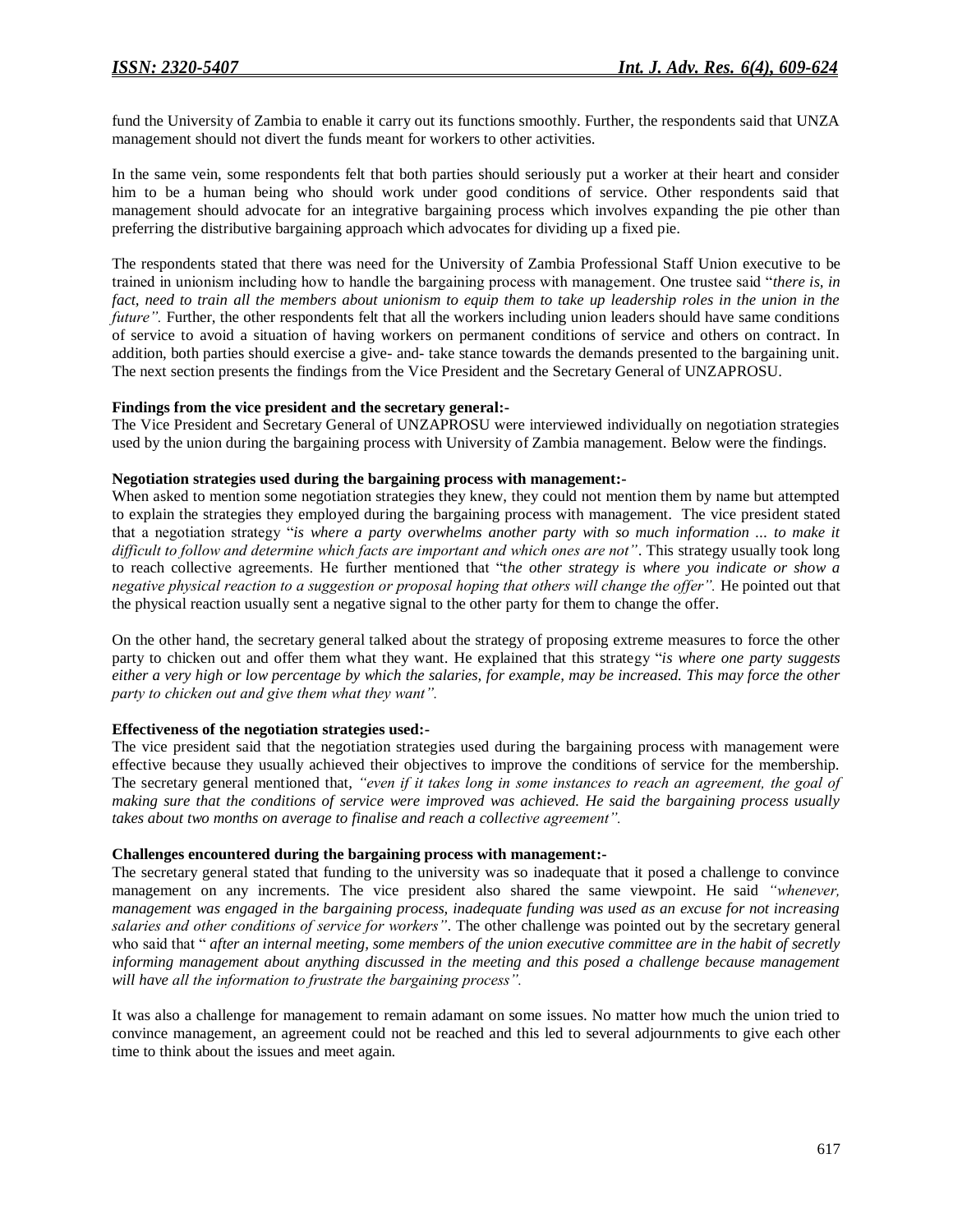## **Solutions to the challenges encountered during the bargaining process:-**

The vice president and the secretary general of the union were of the view that the government of the Republic of Zambia should come to the aid of the institution by funding it adequately. After funding it adequately, management should not divert the funds to other activities of the institution. The vice president shared that the University of Zambia, as an institution, should find other ways of sourcing funds instead of entirely depending on the government of Zambia.

It would also help if management realised that workers were human beings who needed to work in a conducive atmosphere and with better conditions of service. The vice president stated that "*when negotiating, management should not be adamant instead they should listen to the grievances of the workers and appreciate them. They are fond of trivialising issues presented to them and at times issuing threats to members of the executive committee"*.

## **Discussion:-**

.

This section discusses the findings of the study on negotiation strategies used by the University of Zambia Professional Staff Union (UNZAPROSU) during the bargaining process with management.

#### **Negotiation strategies used by the union during the bargaining process:-**

The first objective of the study was to identify the negotiation strategies used by UNZAPROSU during the bargaining process with management. The study established that flinch, snow job and chicken strategies were the main negotiation strategies used by the union to bargain with management. As explained by Goldman (1991), flinch strategy meant showing a strong negative physical reaction to a proposal. Common examples of flinching are gasping for air, or a visible expression of surprise or shock. The flinch can be done consciously or unconsciously. The flinch sends a signal to the opposite party to think that the offer or proposal is absurd, hoping that the other party will lower their aspirations. This strategy is premised on the fact that seeing a physical reaction is more believable than hearing someone saying, "I am shocked". The union used this strategy to bargain with management successfully to achieve its objective.

The union also used snow job strategy which, in this study, meant overwhelming the other party with so much information that they have difficulty determining which facts are important and which ones are diversions. Although the vice president and the secretary general did not name this strategy, the researchers identified it from their explanation. The union may have used technical language or jargon to mask a simple answer to a question asked by a non-expert in the management bargaining team. On the other hand, chicken strategy refers to a situation where one party proposes extreme measures to force the other party to chicken out and give them what they want (Goldman, 1991). This strategy can be dangerous when parties are not willing to back down and go through with the extreme measures. This explains why the parties took long to conclude the bargaining process because each party was not willing to back down and instead they opted to maintain their extreme prositions. Since the parties were not willing to consider a give-and-take situation, the bargaining process took a considerable period of time to reach a collective agreement. A give-and-take style involves parties who are eager to close the deal by doing what is fair and equal for all parties involved in the negotiations. This style enables the bargaining team to utilise the dual-concern model of conflict resolution which is a perspective that assumes individual's preferred strategy of dealing with conflict based on two themes namely, a concern for self (assertiveness) and a concern for others (empathy) (Shell, 2006). This style usually takes a short time to reach a collective agreement as they are determined to complete the deal as soon as possible

## **Effectiveness of negotiation strategies used during the bargaining process:-**

The second objective of the study was to assess the effectiveness of the negotiation strategies used by the union during the bargaining process with management. All the respondents including the vice president and secretary general stated that the negotiation strategies used during the bargaining process with management were effective because they usually achieved their objectives of getting an increment in salaries and other conditions of service to improve the welfare of their members. The study established that, although the union achieved its objectives eventually, it took long, about six months to conclude the negotiations with management. This meant that the strategies were not as effective as they were expected to be. The members got their salary increment in the second half of the year with arrears obviously subjected to depreciation of the local currency, the Zambian Kwacha and to heavy taxation.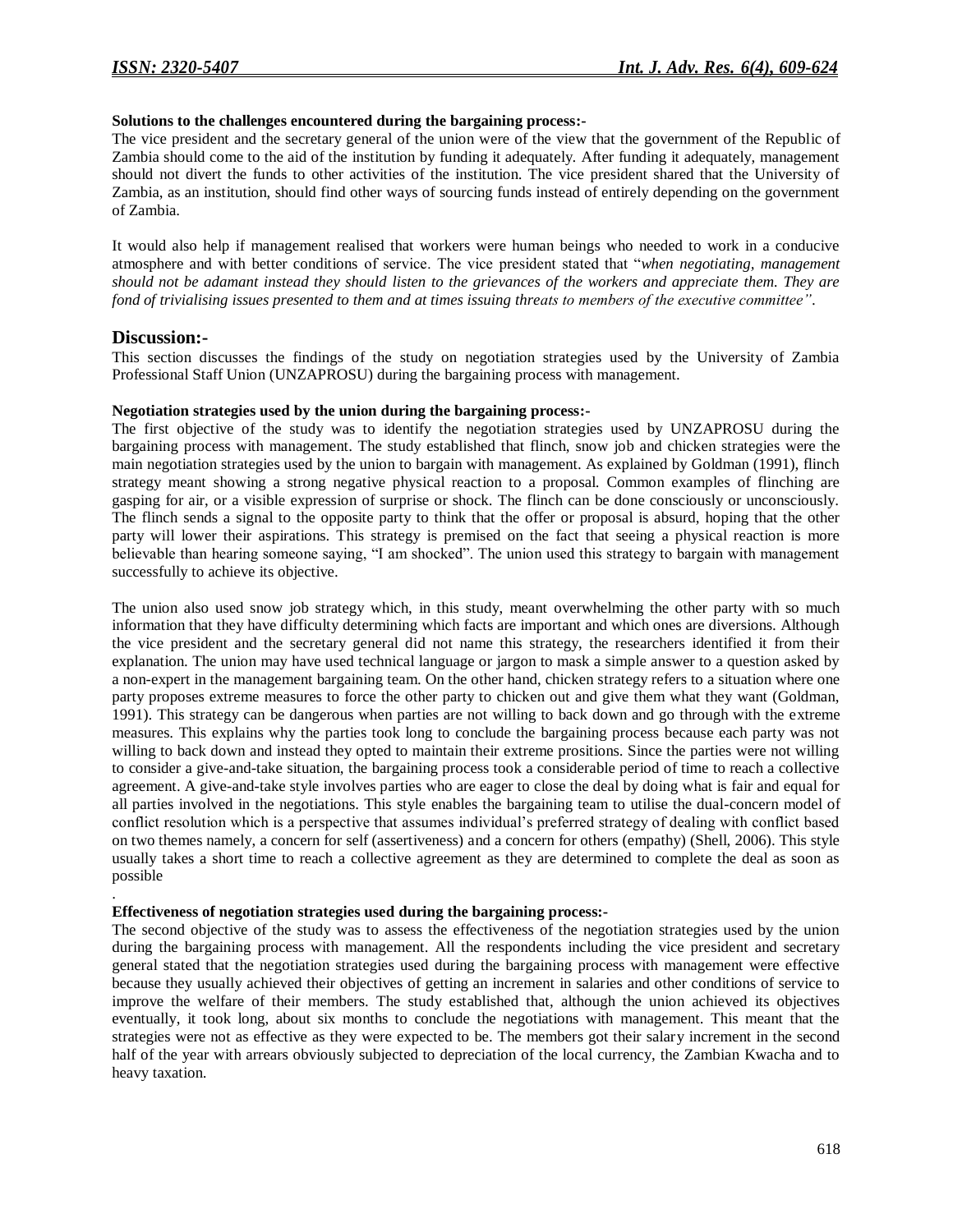## **Challenges encountered during the bargaining process with management:-**

The third objective of the study was to establish the challenges encountered by the union during the bargaining process with management. From the findings of the study, it was established that the bargaining process with management was faced with a number of challenges. The respondents mentioned the following challenges: inadequate funding to the institution, lack of meaningful dialogue with management, pressure from other unions in the institution and management remaining adamant on several issues.

The respondents indicated that lack of adequate funding to the institution made it almost impossible for management to award any salary increments for workers. Management at the institution confirmed that the University of Zambia received financial resources in form of grants from the government of the Republic of Zambia. They explained that the grants were so small that they could not even manage to pay monthly salaries to the workers. This problem was compounded by the huge amounts of money that the University of Zambia owed retirees. The institution also owed some serving workers a lot of money in form of gratuities since 2010.

In order to achieve improvements in the performance of workers in executing their tasks and consequent overall organizational efficiency and effectiveness, there is need to allocate adequate and consistent finances to the increment of salaries and other conditions of service for workers at the University of Zambia.

The respondents mentioned that lack of meaningful dialogue with management was another challenge experienced during the bargaining process. They explained that both parties took deliberate positions to protect their interest. At times, there was no proper dialogue because management used intimidatory language during the bargaining process and therefore, members could not discuss issues freely.

The other challenge was that the union usually received pressure from the other two unions in the institution namely University of Zambia Lecturers and Researchers Union (UNZALARU) and University of Zambia Allied Workers Union (UNZAAWU) because the unions were expected to make similar demands to management. They explained that the pressure was as a result of other unions in the institution wanting to make the same demands to the University of Zambia Council. Whenever UNZAPROSU made high demands, there was pressure for it to reduce the demands so that all the unions in the institution could benefit equally.

It was also clear from the responses given by the respondents that management was so adamant on some issues that it could adjourn meetings several times before reaching a collective agreement. This was mostly because management took advantage of the ineffective negotiation strategies employed by the union and leakages of information made possible by some members of the union executive.

#### **Possible Solutions to the challenges encountered during the bargaining process:-**

The fourth objective of the study was to suggest possible solutions to the challenges encountered during the bargaining process with management. From the findings of the study, the respondents shared the following possible solutions to the challenges faced during the bargaining process with management.

1. The Government of the Republic of Zambia should adequately fund the institution

The respondents stated that the government should seriously consider increasing funding to the University of Zambia. They explained that if the government funded the institution adequately each financial year, management would, in turn, allocate enough funds to workers' salary increments and other conditions of service.

The other respondents shared that the University of Zambia, as an institution, should find other fundraising ventures. They reasoned that there was too much dependency on government grants and tuition fees from students.

2. The University of Zambia management should arrange to have meaningful dialogue with the union.

The respondents suggested that management should arrange for meaningful dialogue with the executive during the bargaining process. They added that, for dialogue to be meaningful, management should not use intimidatory language so as not to threaten executive members during negotiations. They proposed that there was need to have a neutral chairperson in the negotiation meetings to promote proper dialoguing.

3. The University of Zambia management should be informing union officials about the meetings in good time.The respondents felt that there was need on the part of management to notify the union in advance about the time, agenda and venue of the meetings. This was very important for the union to prepare and consult adequately for the meeting. They stated that there was need for the union to consult the members before making a decision to accept or reject any offers from management. Therefore, time was needed for the executive to arrange for a meeting with the members of the union.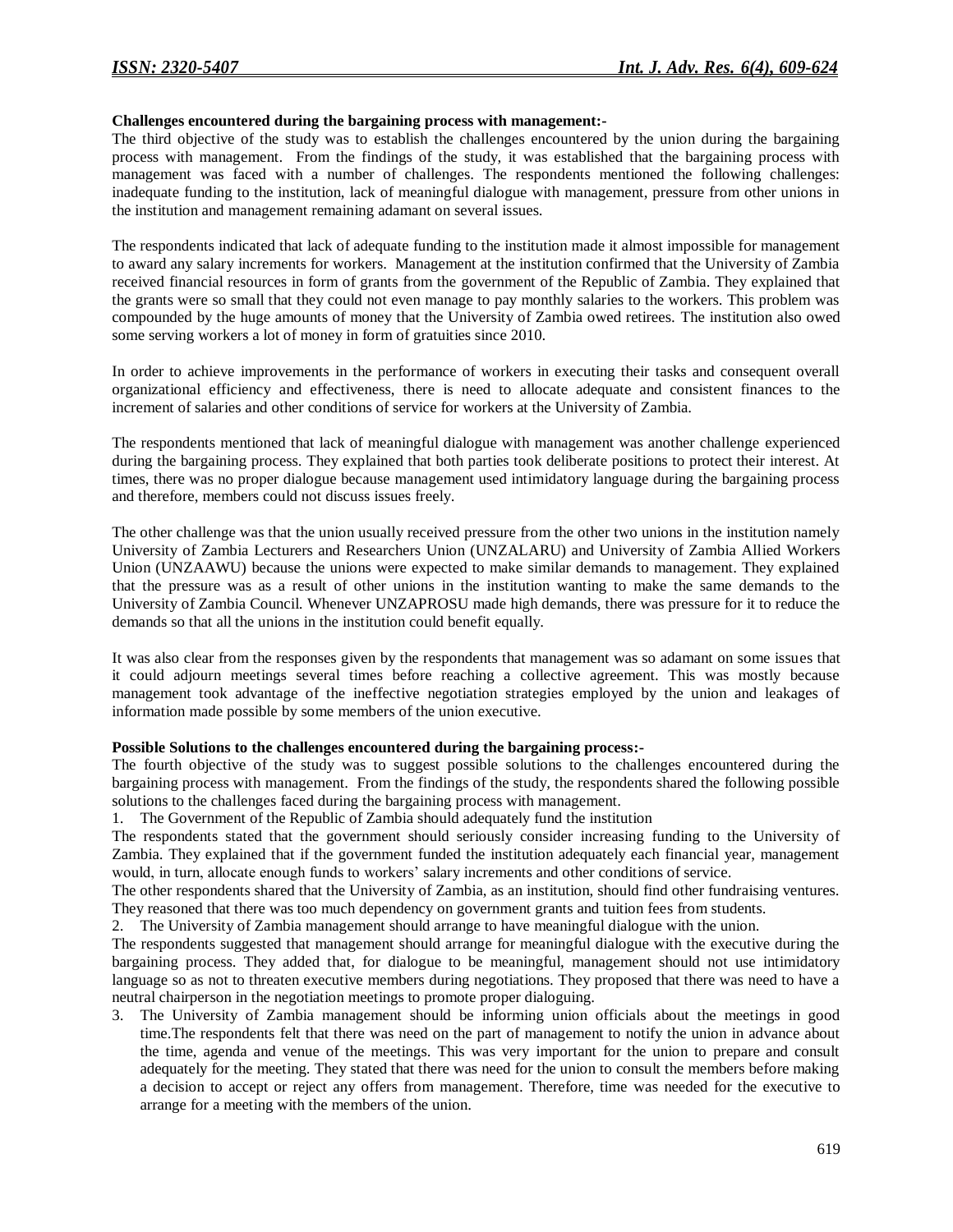4. The University of Zambia management should not remain adamant during the bargaining process with the union The respondents mentioned that management should always respect the views of the executive members during the bargaining process. They should not trivialise any ideas put across by the union but should consider each point with the seriousness it deserves. Management should not unnecessarily resolve to remaining adamant on issues affecting the welfare of its employees. Management should not unnecessarily adjourn meetings because this leads to frustrations.

## **Conclusion:-**

This study was based on four objectives and responded to four research questions. The first objective and research question set out to identify the negotiation strategies used by the union during the bargaining process with management.

The first objective and research question were answered respectively. The findings of the study revealed that flinch, snow job and chicken strategies were the main negotiation strategies used by the union during the bargaining process with management. According to Goldman (1991), flinch, snow job and chicken strategies were among many negotiation strategies used by labour unions in many organisations and companies. The respondents appreciated the use of these strategies and stated that by using these strategies, their objectives were achieved. It was established that the bargaining process took long to conclude although the objectives were achieved eventually.

The second objective and research question sought to assess the effectiveness of the negotiation strategies used by the union during the bargaining process with management. The findings of the study revealed that the negotiation strategies used by the union were effective because they achieved the goals and objectives meant to improve the conditions of service for its members at the University of Zambia. However, the bargaining process took long, about six months, to reach a collective agreement. This indicated that the strategies were not as effective as expected, because if they were, the bargaining process would take a short time to reach an agreement. This was compounded by the fact that management kept adjourning the meetings to take advantage of the ineffectiveness of the strategies used by the union.

The third objective and research question sought to establish the challenges encountered during the bargaining process with management. These too were answered. The findings of the study established that the bargaining process was faced with a number of challenges. The study revealed that one of the challenges encountered during the bargaining process with management was inadequate funding.

The findings revealed that the University of Zambia received meagre financial resources in form of grants from the government of the Republic of Zambia through the Ministry of Education. This problem was compounded by the huge amounts of money that the University of Zambia owed retirees in their terminal benefits. The institution also owed some serving workers a lot of money in form of gratuities since 2010. This made it almost impossible for management to allocate adequate funds to salary increments.

Further, the study established that lack of meaningful dialogue was one of the challenges faced during the bargaining process with management. In view of this, the respondents explained that both parties took deliberate positions to protect their interest. At times, there was no meaningful dialogue because management used intimidatory language during the bargaining process and therefore, members felt threatened to discuss issues freely.

Furthermore, the study established that management remained adamant on issues affecting workers at the institution. It was clear from the responses given by the respondents that management was so adamant that it could adjourn meetings several times before reaching a collective agreement. This was mostly because management took advantage of the ineffective negotiation strategies employed by the union.

The fourth objective and research question were aimed at finding possible solutions to the challenges encountered during the bargaining process with management. The findings of the study suggested: adequate funding to the University of Zambia by the Government of the Republic of Zambia through the Ministry of Education; informing or notifying the union about the meetings in good time, training in unionism and encouraging meaningful dialogue that promotes freedom of speech.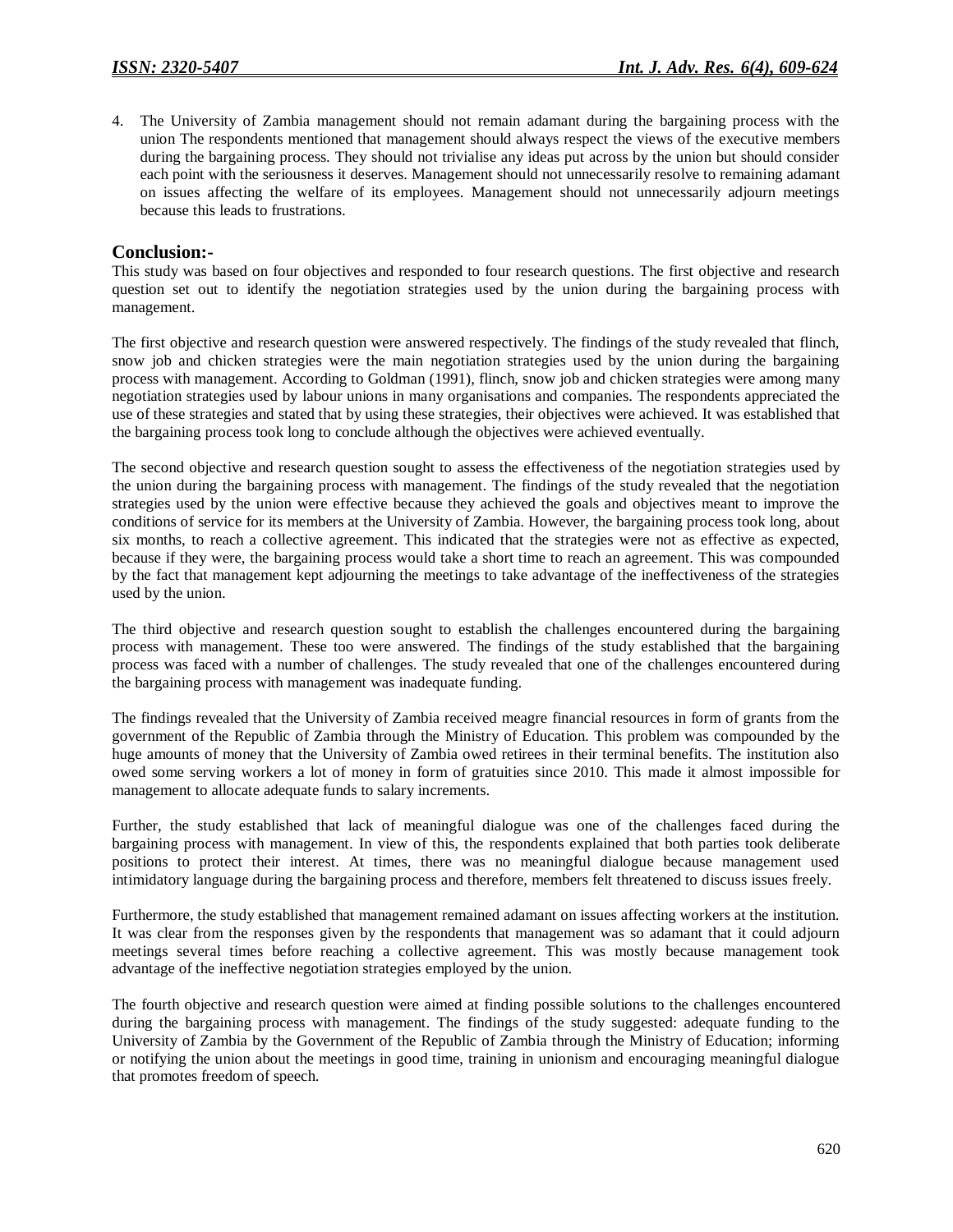## **Recommendations:-**

In light of the findings, the following recommendations are suggested:

- 1. the Government of the Republic of Zambia through the Ministry of Education should adequately fund the University of Zambia to enable management allocate financial resources to increments in workers' salaries and other conditions of service. When the institution is funded, management should budget for and allocate enough funds to workers' welfare. Management should ensure that funds meant for salary increments are not diverted to other activities. As an institution, the University of Zambia management should attempt to be resourceful and creative by trying to find other ways to raise funds for the institution other than only rely on government grants. The innovation about the Public Private Partnership (PPP) which the university has embarked on should be strengthened and supported so that other corporate organizations can be encouraged to come on board.
- 2. the University of Zambia Professional staff Union should not only use flinch, snow job and chicken strategies to bargain with UNZA management. The union should always be reading the situation shortly before, and during the bargaining process in order to carefully select the appropriate negotiation strategies to use. These challenges have been encountered because of the fact that the union has no knowledge about a wide range of negotiation strategies. Since the union is affiliated to the mother body, the Zambia Congress of Trade Unions (ZCTU), it is the responsibility of this mother body to periodically train the executive members on numerous negotiation strategies that should be used during the bargaining process with management. ZCTU has both human and financial resources to effectively train the executive members of the union.

The union should use, among other effective negotiation strategies, the give-and-take strategy which is also called "Compromising strategy" (Shell, 2006).

The other effective negotiation strategies which can be used by the union include Brinksmanship and High ball/low ball strategies.

- 1. the University of Zambia management should not remain adamant on issues affecting the welfare of the workers at the institution. Management should be willing to listen and respect demands made by the union to avoid industrial unrest.
- 2. The executive members of the union including the president and vice president should be carrying out research from time to time on effective negotiation strategies used by labour unions. This will enable them discover new negotiation strategies and new ways of resolving conflicts in labour matters with the employers.
- 3. The University of Zambia management should not favour one union and neglect the other unions in the institution. Management should treat the three unions namely University of Zambia Professional Staff Union (UNZAPROSU), University of Zambia Allied Workers Union (UNZAAWU) and University of Zambia Lecturers and Researchers Union (UNZALARU) equally. This will promote a good working environment and reduce unnecessary industrial unrest at the institution.

## **References:-**

- 1. Burns, R. B. (2000). *Introduction to Research Methods*. New York: GAGE Publications.
- 2. Chilisa, B. and Preece, H. (2005).*Research Methods for Adult Education in Africa.* Hamburg: UNESCO Institute for Education.
- 3. Cohen, L. et. al. (1994). *Research Methods in Education*. (4th ed.). London and New York: Routledge.
- 4. Gerring, J. (2005). *Case Study Research*. New York. Cambridge University Press.
- 5. Steve, G. (2011). *The Negotiation Book.* United Kingdom: John Wiley and Sons Ltd.
- 6. Goldman, A. (1991). *Settling For More: Mastering Negotiating Strategies and Techniques*. Washington, DC: The Bureau of National Affairs, Inc.
- *7.* Gregory, B. (2009). *Against Gridlock: The Viability of Interest-Based Legislative Negotiation*. Harvard Law & Policy Review (Online), vol. 3, p. 1
- 8. Marks, M. And Harold, C. (2011)." Who Asks and Who Receives in Salary Negotiation". *Journal of Organisational Behaviour*. 32: 371.
- *9.* Merriam, S. B. and Simpson, E. L. (1984). *A Guide to Research for Education and Trainers of Adults.* (2nd ed). Malabar: Kruger Publishing Company.
- 10. Minton, W. J. et. Al. (2001). *Essentials of Negotiation*. New York: McGraw-Hill Higher Education.
- 11. Saldana, J. (2009). *The Coding Manual for Qualitative Researchers*. Thousand Oaks. California: SAGE Publications Ltd.
- 12. Saner, R. (2007). *The Expert Negotiator*. The Netherlands: Kluwer Law International.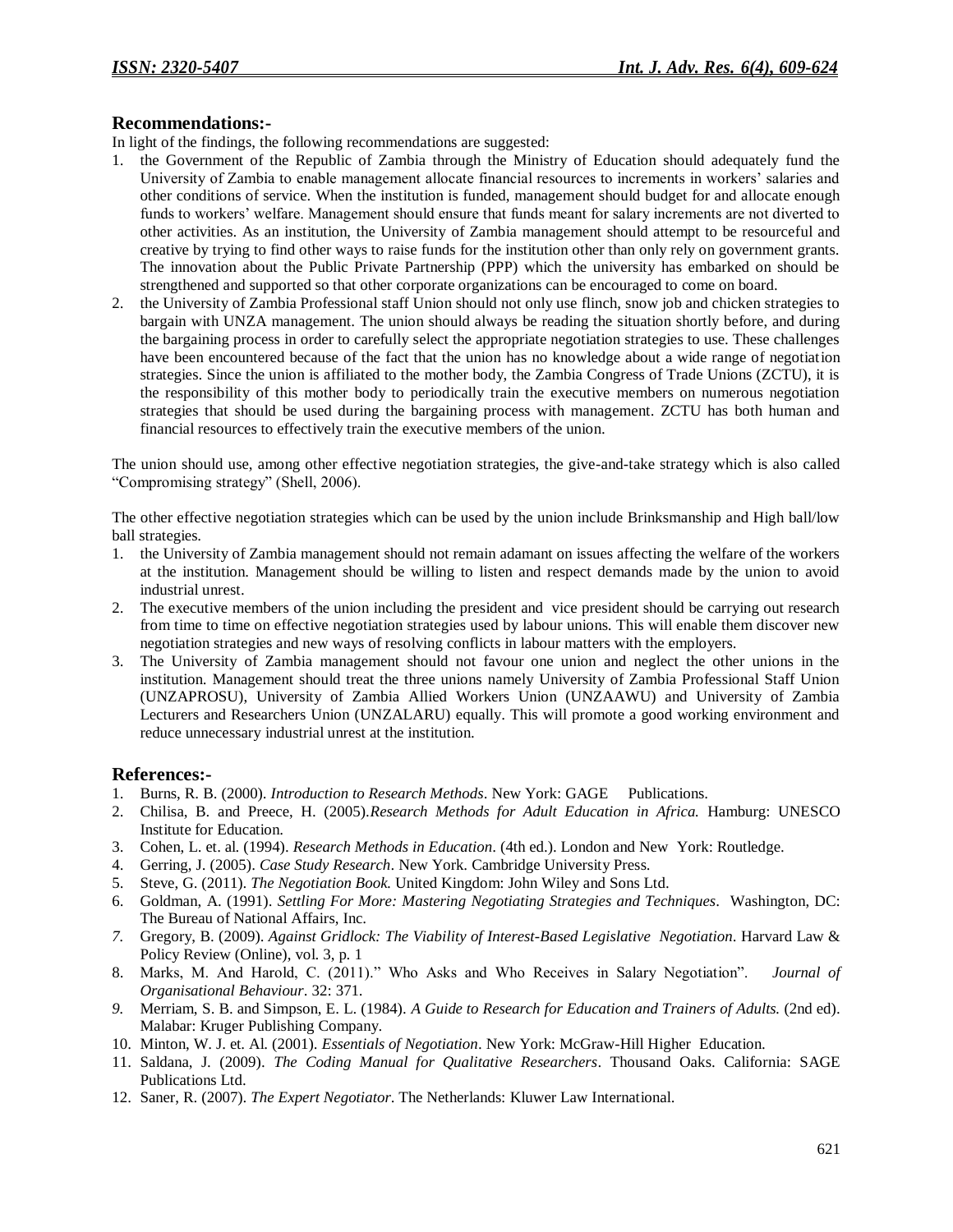- 13. Saunders, S. (2003). *Research Methods for Business Studies*. London: Prentice Hall.
- 14. Shell, R. G. (2006*). Bargaining for Advantage*. New York, NY: Penguin Books.
- 15. Sorenson, R. et. al. (2001)."The Test of the Motivations Underlying Choice of Conflict Strategies in the Dual-Concern Model". *The International Journal of Conflict Management.* 29: 188.
- 16. Sparks, D. B. (1993). *The Dynamics of Effective Negotiation (2nd edition)*. Houston, Texas: Gulf Publishing Co. And
- 17. Trotschel, H. et. al. (2011). "Perspective taking as a means to overcome motivational barriers In Negotiations: When putting oneself in the Opponents Shoes helps to Walk towards Agreements". *Journal of Personality Social Psychology* 101: 771-790.

## **QUESTIONNAIRE FOR MEMBERS OF UNZAPROSU EXECUTIVE COMMITTEE**

## **Research Topic: Negotiation Strategies Used by Labour Unions at the University of Zambia: A Case of UNZAPROSU**

Dear Respondent,

The researcher of this study is a Postgraduate Student at the University of Zambia in the School of Education pursuing a Master's Degree of Education in Adult Education. The purpose of meeting with you is to request you to spare some time to answer questions in this questionnaire.

The information that will be gathered from this questionnaire will not be used for anything else other than academic purposes only. I, therefore, wish to guarantee your safety and anonymity. Kindly do not write your name.

| 1. | <b>Sex</b>                                                                                         |  |  |  |  |
|----|----------------------------------------------------------------------------------------------------|--|--|--|--|
|    | (a) Male                                                                                           |  |  |  |  |
|    | (b) Female                                                                                         |  |  |  |  |
| 2. | Age range                                                                                          |  |  |  |  |
|    | (a) $20 - 25$ years (                                                                              |  |  |  |  |
|    | (b) $26 - 30$ years (                                                                              |  |  |  |  |
|    | (c) $31-35$ years (                                                                                |  |  |  |  |
|    | (d) $36$ and above (                                                                               |  |  |  |  |
| 3. | <b>Marital Status</b>                                                                              |  |  |  |  |
|    | (a) Single                                                                                         |  |  |  |  |
|    | (b) Married                                                                                        |  |  |  |  |
|    | (c) Divorced                                                                                       |  |  |  |  |
|    | (d) Widowed                                                                                        |  |  |  |  |
| 4. | <b>Educational level</b>                                                                           |  |  |  |  |
|    | (a) Grade 7                                                                                        |  |  |  |  |
|    | $(b)$ Grade 9                                                                                      |  |  |  |  |
|    | $(c)$ Grade 12                                                                                     |  |  |  |  |
|    | (d) Any Other, specify                                                                             |  |  |  |  |
| 5. | Professional Qualifications                                                                        |  |  |  |  |
|    | (a) Certificate                                                                                    |  |  |  |  |
|    | (b) Diploma                                                                                        |  |  |  |  |
|    | (c) Degree                                                                                         |  |  |  |  |
|    | (d) Master's Degree                                                                                |  |  |  |  |
|    | (e) None                                                                                           |  |  |  |  |
| 6. | What do you understand by the term negotiation strategy?                                           |  |  |  |  |
|    | (a) Strategy used in the bargaining process to reach collective agreement                          |  |  |  |  |
|    | (b) Strategy used in bargaining process to convince management on some issues (                    |  |  |  |  |
| 7. | How long do you take to reach collective agreements from the beginning of negotiations to the end? |  |  |  |  |
|    | (a) About two (2) months (                                                                         |  |  |  |  |
|    | (b) About four (4) months                                                                          |  |  |  |  |
|    | (c) About $\sin(6)$ months                                                                         |  |  |  |  |
|    |                                                                                                    |  |  |  |  |

<sup>8.</sup> Indicate by ticking the negotiation strategies used by UNZAPROSU during the bargaining process with management. (tick those you have used)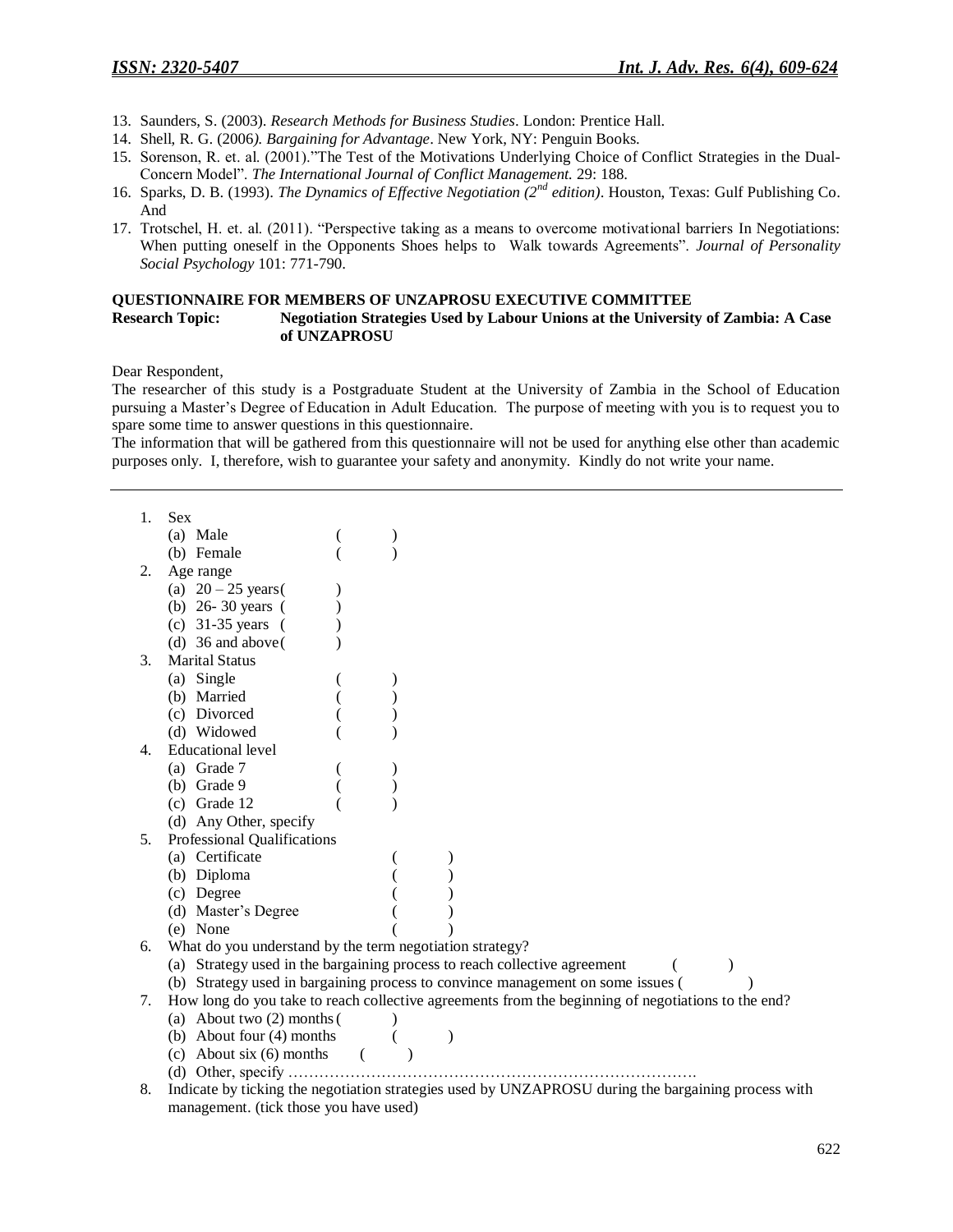|    |     | (a) Nibble: Asking for proportionally small concessions that have not been discussed previously just<br>before closing the deal |
|----|-----|---------------------------------------------------------------------------------------------------------------------------------|
|    |     | (b) Snow Job: overwhelming the other party with so much information that he/she has difficulty                                  |
|    |     |                                                                                                                                 |
|    |     | determining which facts are important and which ones are diversions (<br>$\rightarrow$                                          |
|    |     | (c) Flinch: Showing a strong negative physical reaction to a proposal hoping that the other party will                          |
|    |     | change the offer<br>$\sqrt{2}$                                                                                                  |
|    |     | (d) Chicken: Proposing extreme measures, often bluffs, to force the other party to chicken out and give                         |
|    |     | them what they want.                                                                                                            |
|    |     | (e) Deadlines: One party gives another a deadline to force them to make a decision. ()                                          |
|    | (f) | Brinksmanship: One party aggressively pursues a set of terms to the point where the other party must                            |
|    |     | either agree or walk away.<br>$\sqrt{2}$                                                                                        |
|    |     | (g) High Ball/Low Ball: The use of a ridiculously high or ridiculously low opening offer that cannot                            |
|    |     | practically be achieved. (<br>$\lambda$                                                                                         |
|    |     |                                                                                                                                 |
|    |     |                                                                                                                                 |
| 9. |     | In your opinion, how effective are the negotiation strategies used by UNZAPROSU during the bargaining                           |
|    |     | process with management?                                                                                                        |
|    |     | (a) They are effective                                                                                                          |
|    |     | (b) They are not effective (                                                                                                    |
|    |     |                                                                                                                                 |
|    |     | 10 Explain your answer in Question 9 above?                                                                                     |
|    |     |                                                                                                                                 |
|    |     |                                                                                                                                 |
|    |     |                                                                                                                                 |
|    |     | 11. What are some of the challenges encountered by the Union during the bargaining process                                      |
|    |     | with management?                                                                                                                |
|    |     |                                                                                                                                 |
|    |     |                                                                                                                                 |
|    |     |                                                                                                                                 |
|    |     |                                                                                                                                 |
|    |     |                                                                                                                                 |
|    |     | 12. In your opinion, how can these challenges be resolved?                                                                      |
|    |     |                                                                                                                                 |
|    |     |                                                                                                                                 |
|    |     |                                                                                                                                 |
|    |     |                                                                                                                                 |
|    |     |                                                                                                                                 |

## **END OF QUESTIONNAIRE**

Thank you for participating in this study. For any information, contact the researcher at UNZA, Adult Education and Extension Studies, P. O. Box 32379, Lusaka. Email: [anock.saishi@unza.zm](mailto:anock.saishi@unza.zm)

#### **APPENDIX II**

## **INTERVIEW GUIDE FOR UNION PRESIDENT, VICE PRESIDENT AND SECRETARY GENERAL OF UNZAPROSU**

**Research Title: Negotiation strategies used by Labour Unions at the University of**

 **Zambia: A Case of UNZAPROSU**.

Dear Respondent